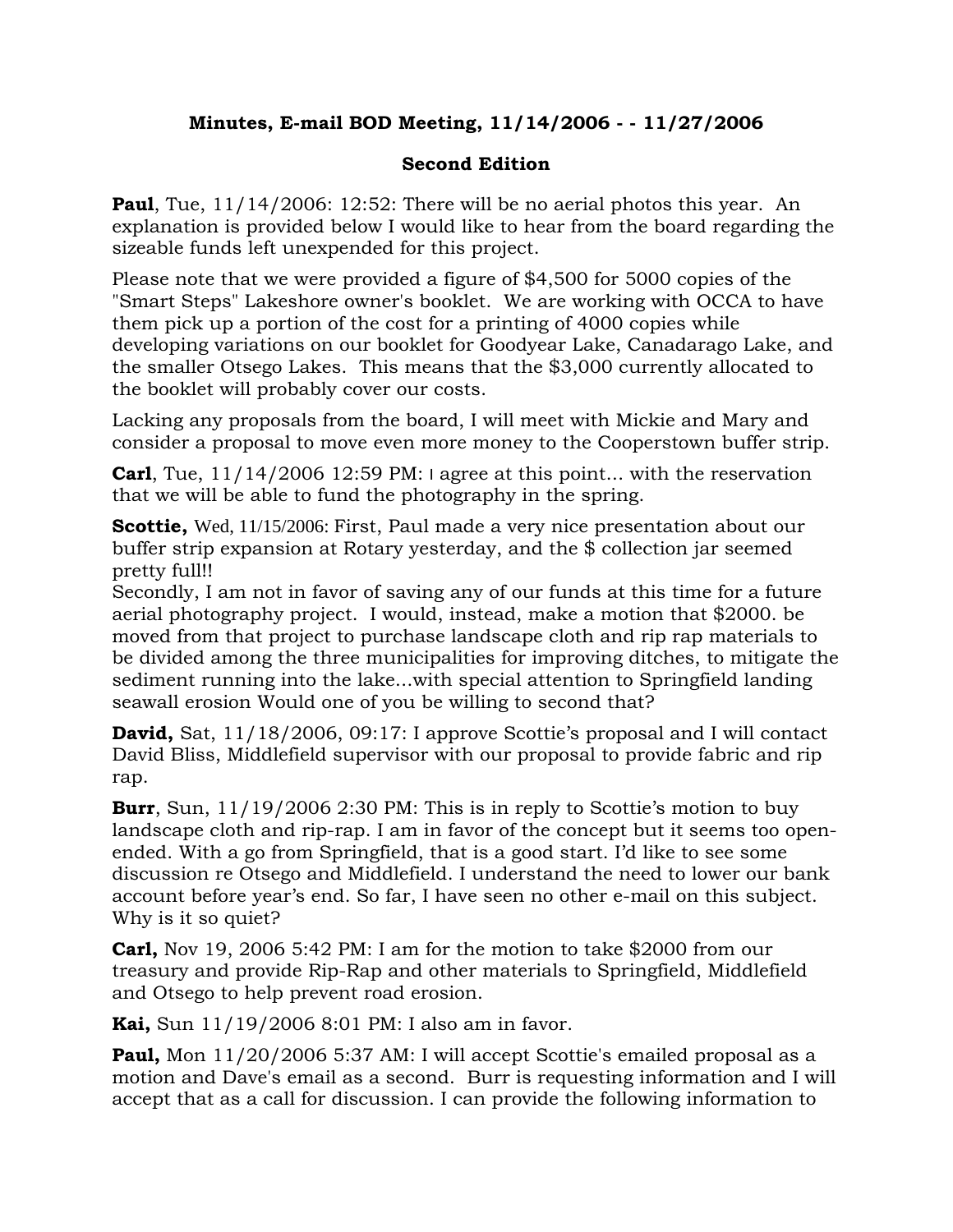start the discussion. We have nearly \$2000 left in the aerial photography allocation that will not be spent this year. Tom Gergel left for Florida on Saturday morning. He spent about \$50 on film (which is in his refrigerator) and will spend about \$100 - \$150 on developing some more of the film shot back in 2004 (or was it 2003?). I expect that Mary will receive his bills for 2006 in the next two weeks.

We have been talking for some time about ditching. This is last minute, but I talked with Dan Rosen (Town Board member) from Springfield and Tom Brieten (Town Supervisor) in Otsego. Both told me that "officially" no gifts could be accepted without approval of their respective Town boards, but that there was little doubt that such gifts would be accepted. The Springfield stone would probably be used for a facing to the straight-faced seawall just installed at Springfield Landing which is stirring up bottom sediments with the prevailing wind from the west. Dan Rosen and I went down and examined the seawall and watched the reflective scouring. Otsego's allocation of stone and landscape fabric would be used for ditches sending water to the Lake, probably along the "Canyon Road" at 5-mile Point. Dave Sanford will be speaking to the Supervisor for Middlefield regarding Middlefield ditches.

We do not have a lot of time left to nail down a lot of details on this. The motion is vague and I believe that is good. We might need the flexibility to NOT make a donation to one of the three municipalities involved if they will not use it for a Lake application or if they don't want to accept anything from us. If this motion is passed, I intend to immediately contract for the stone and fabric. The intention is to deliver it to the Town garages pending official acceptance - or, if the acceptance is completed prior to delivery -- to deliver it to the job site if the highway supervisor wants that.

Please ask me any questions not answered in this email. If there are no questions or comments still pending, on Wednesday I will ask for a vote from all.

**John**, Mon 11/20/2006 6:10 AM: I vote in favor of Scottie's motion. Paul, when you get a minute, drop off whatever you want me to look at regarding the notfor-profit status of OLA. I will try to look it over as soon as possible and get back to you with questions, comments, concerns, etc. You can drop it at my office (137 Main Street, 2ndfloor) or at my house (48 River Street). The sooner the better as I have a heavy district attorney calendar at the end of the year.

**David**, Mon 11/20/2006 8:58 AM: I just got off the phone with David Bliss, Town Supervisor of Middlefield. He would be happy to accept the ditching materials. He has the three town roads on the east side of the lake that lead into Co. Rt.31.

**Carl,** Mon 11/20/2006 9:11 AM: I vote in favor of ditching proposal.

**David**, Mon  $11/20/2006$  9:32 AM: I vote in favor of the motion for ditching material as outlined by Paul's discussion below.